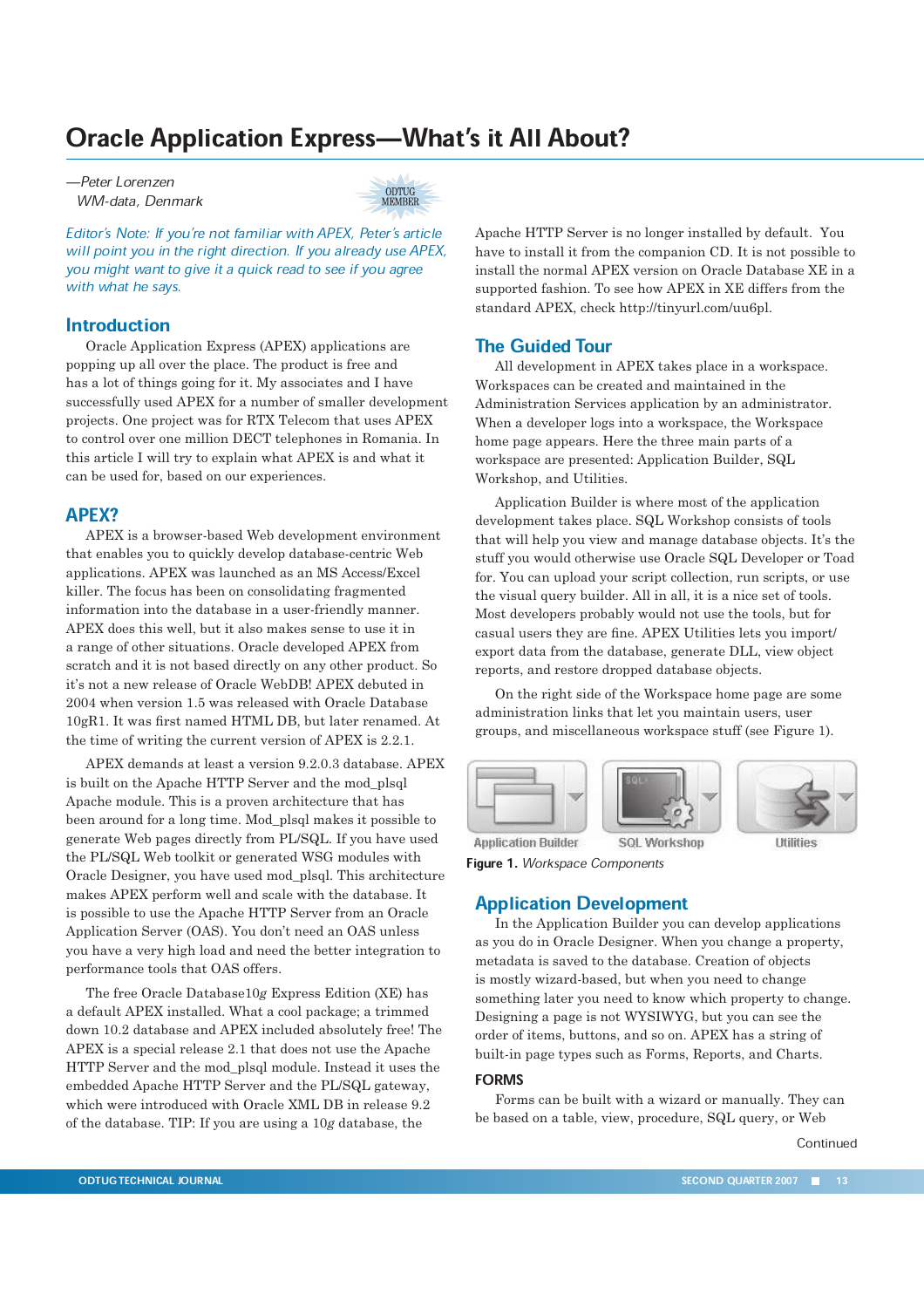# Oracle Application Express—What's it All About? (Continued)

service. Forms items are HTML form elements; some are enriched with extra features, for example, the date fields, which can have an associated pop-up calendar. Aside from normal Forms, it is also possible to create master detail Forms, tabular Forms, and others.

#### REPORTS

You can create HTML reports based on SQL. Currently HTML is your only option for report output. I think this is disappointing, but PDF reports are on the horizon for release 3.0. At the moment we use Apache FOP for our PDF reports. FOP is fine and free, but complicated to use. I have heard good things about PL/PDF, but it's not free. There is, of course, always the option of using Reports or XML Publisher if you already have the skills and licenses.

#### **CHARTS**

It's possible to create HTML and SVG charts. You can create charts where you drill down from one chart to another. Charts can also be refreshed using Partial Page Rendering (PPR), avoiding the need to refresh an entire page.

## MS EXCEL INTEGRATION

One of the strong features of APEX is the close MS Excel integration. Via a wizard, you can upload a spreadsheet to a table. You can use an existing table or generate a new one in the process. It is also possible to base an entire application on a spreadsheet (see Figure 2). The wizard guides you through the upload and the application generation. The uploaded data can be maintained in the new application. A simple SVG chart is also generated by default. In minutes you go from Excel to an APEX application. This cool feature can be used for prototyping, or to get a quick start.



Load

Figure 2. Data Load/Unload

## USER INTERFACE

When an application is executing, the screens are rendered run-time from the metadata in the database. This is a little different from WebDB and Oracle Portal that generate PL/SQL packages for every module. APEX separates the presentation from the application logic. APEX operates with UI themes. There are 18 standard built-in themes to choose from. The themes can be customized as much as you want. You can create your own themes based on the built-in ones, build from scratch, or build from an export file. The standard themes are quite nice. We have had customers who were very focused on the layout, but ended up being very pleased with a built-in theme. A theme consists of templates. Each template controls the layout of a specific component, for example, a button. Templates consist of HTML, CSS, and graphics. The theme concept is very flexible and makes it possible to get exactly the layout you want without changing your code.

#### **SECURITY**

With APEX it's possible to create public applications, or applications that require authentication. APEX contains a number of built-in authentication schemes. The standard scheme is called Application Express. The users are "thin" users, stored in a table. Groups of users can be created, but they only can be used with this authentication scheme. Other authentication schemes are based on database users, an external LDAP server, or an Oracle Single Sign-On (SSO) server. It is also possible to use custom authentication if you need something different. We have used the SSO integration and it works fine even though it is not so straightforward to set up.

Authorization schemes can be used to extend authentication schemes to allow a more granular access control. You can control access to an entire application, a page, or a component on a page. An authorization scheme is based on custom SQL or PL/SQL code.

APEX also has advanced built-in security functions that will help you with session state protection and cross-site scripting protection.

#### DEPLOYMENT

An application consists of the application itself and supporting objects such as images, CSS, JavaScript, and SQL scripts. You can deploy every type in its own file, or as a single SQL script file called a packaged application. You create an export file and import it on the other system. Brilliantly easy! It shows how well the metadata repository approach works.

### SESSION STATE

As for most other HTML applications, APEX is stateless, meaning that the Web browser is only connected to the server while it requests or is downloading a page. One request is not related to the other, so if you put a value into a PL/SQL package variable on one page, it will not be there on the next page, because the next page is a different session. Normally in mod\_plsql Web applications you can get around this via cookies or URL parameters. This is very cumbersome, though. Luckily, APEX has an elegant solution in the session state feature. APEX transparently manages session state in the database. All items on a page are automatically saved in the session state. You can get and set the session state as you want. This is a very strong feature.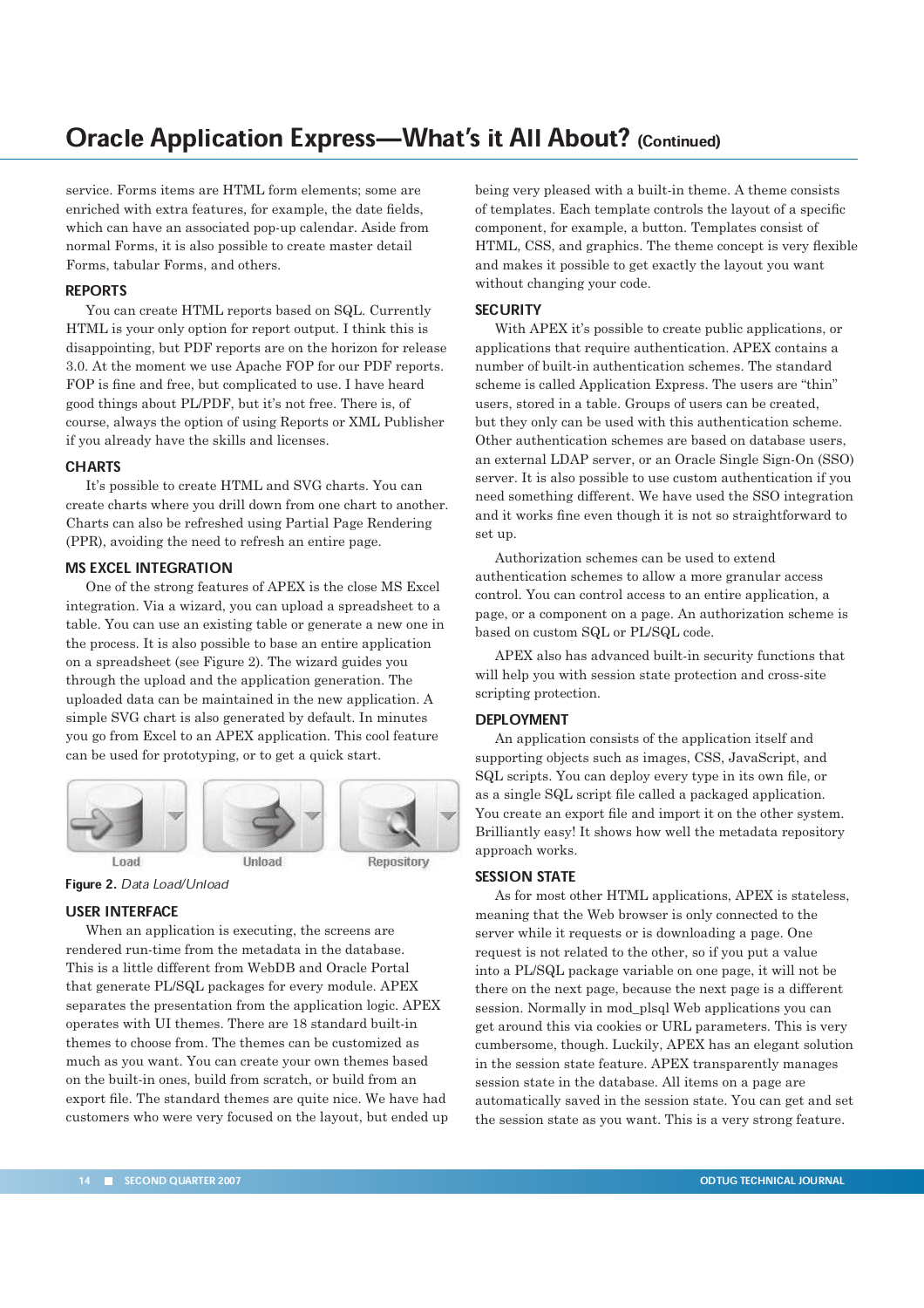## **AJAX**

Everything has to be Ajax these days, and of course APEX supports Ajax. It is used for PPR of reports and charts, and you can use it in your own code. I don't believe you should use Ajax unless you really need it, because I find it a little difficult to maintain and debug. At the moment we only use it to create cascading related lists of values (LOVs). APEX simply can't handle this properly in a Form, but with Ajax it is fixed quickly.

#### WEB SERVICE

You can consume Web service in APEX but not publish it. The Web service has to use SOAP binding 1.1 and, according to Metalink, the only supported message format is RPC-Literal. I have only tested using the Google search API and it worked like a charm. I have also seen postings on the Oracle Technology Network (OTN) forums reporting that others have been successful using other message formats.

## PRODUCTIVITY BOOSTERS

APEX contains a couple of things that will help you be more productive. UI Defaults let you create default UI properties for a table, view, or column. This saves a lot of time and will give you more consistency across pages. When you start a new project, one of the first things you should do is to go through all tables and views and create UI Defaults. UI Defaults will only help when you create new pages. When you change existing pages Application Reports come in handy. They not only show you information but also let you change it. Say, for instance, you want to change Family Name to Last Name throughout an application. You can use the Item Label report to show you all Item Labels and let you edit them in a grid.

## Packaged Applications and Open Source

The number of off-the-shelf applications is probably going to be limited, since the source code for your application cannot be protected in any way. Fortunately, there are other initiatives at work. Oracle has created a number of standard APEX applications that solve common business problems, like a forum and an online store. Oracle calls them Packaged Applications because that's what they are. Currently there are eight Packaged Applications. They are free and can be downloaded from OTN. Packaged Applications are a powerful feature that can solve a specific problem or help you get started with APEX.

There is also a budding Open Source APEX community. Currently there are two projects; a general one driven by people from the APEX development team and ApexLib created by Patrick Wolf. ApexLib is focused on solving some of the shortcomings of APEX.

#### Here Today, Gone Tomorrow?

WebDB had a short life span. Will APEX also be a shortlived visitor? I don't think so. Oracle has demonstrated

its commitment to the product and Oracle themselves use APEX a lot. Metalink and Ask Tom are two examples, but there are hundreds of internal applications. Oracle has released a Statement of direction for APEX and from this you can see that Oracle is planning on releasing version 3.0 in the first half of 2007. This release will focus on four key areas: improved printing capabilities, improved Web Service support, Microsoft Access migration assistant, and Flash charts. There will be support for PDF and Word output via integration to XML Publisher. The big question is whether the product still will be free or if there will be an extra charge for the printing option. XML Publisher does not normally come cheap. Flash charts are good news since Adobe will end its support for SVG at the end of 2007.

#### Conclusion

Our experiences with APEX have generally been positive. I think that APEX is a good choice for smaller Web applications. It's very productive, and you can create simple applications quickly. APEX fills the gap where you don't want to use a full-blown enterprise solution like ADF. I don't think of APEX as an end-user tool. Casual users can use APEX, but as soon as you go beyond the wizards the learning curve is high. You really need to know SQL, PL/SQL, HTML, JavaScript, and CSS to get the most from APEX. If you don't have those skills you will soon be stuck. But if you do, you quickly can be productive. As with everything, APEX has its good and bad sides.

## The Good

I love that APEX is so close to the database. I don't need help from Java heads or to fiddle around in a container on the Application server. I can stay in the comfort of the database where I feel at home. And since everything is in the database, it scales and performs with the base.

APEX is very flexible, so even where standard APEX sets some limits, you can usually code your way around the problems. This flexibility is one of the best features.

Another thing the product has going for it is the developer community. The APEX OTN forum is really, really good! I don't think APEX would have been such a success without it. The forum can be used as knowledge repository, since most questions have already been answered there, and as a place to post your own questions. People from the APEX development team answer questions daily, but there are also a growing number of non-Oracle developers that are very knowledgeable and helpful.

#### THE BAD

There is no version control in APEX. If you only use it for small projects this is not a big issue, but it sets an upper limit on the size APEX project you can do. When we had two developers working on a project we used to export the application to file and save it in CVS a couple of times a day.